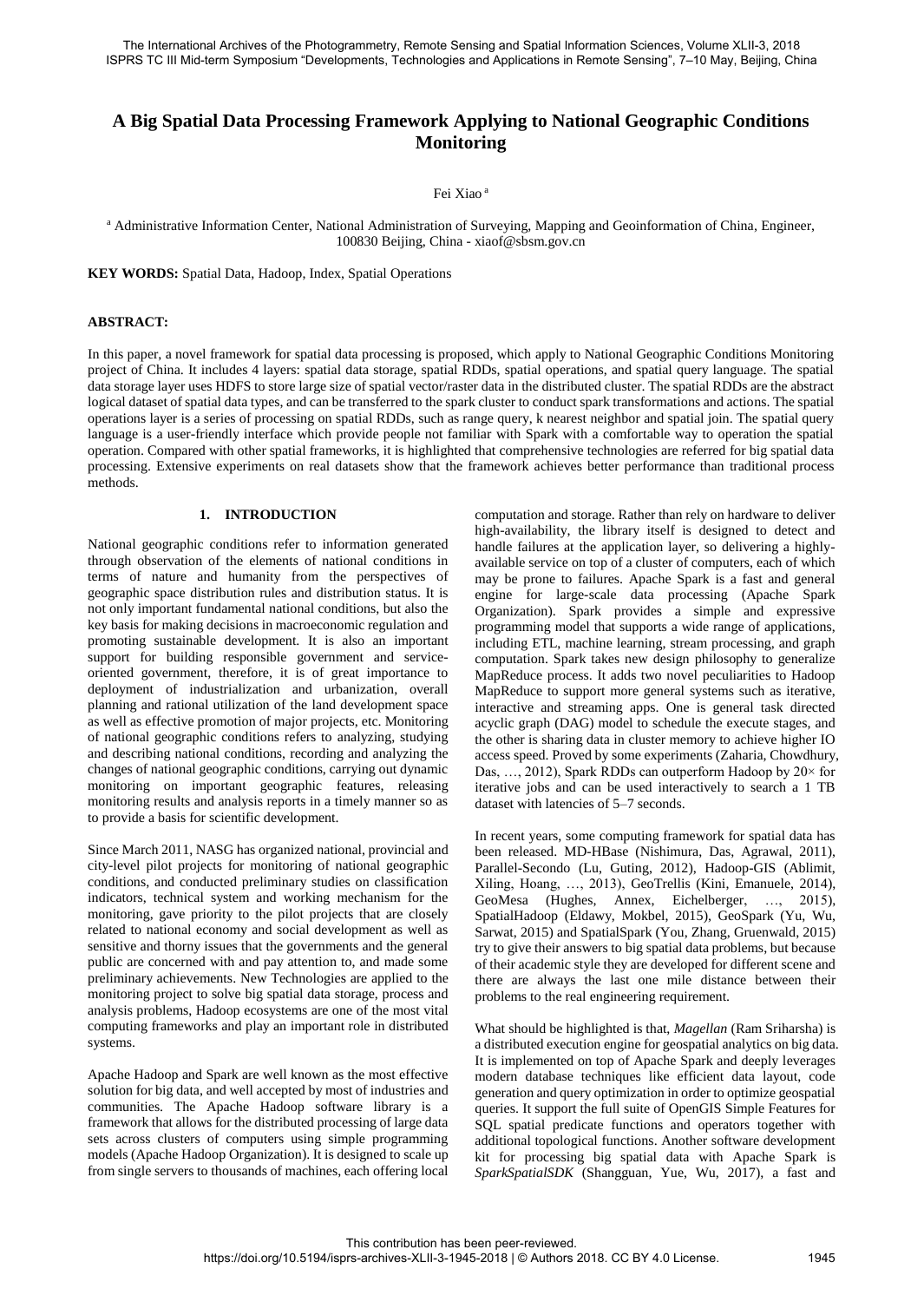generic engine for large-scale data processing, it takes spatial characteristics of geospatial data into consideration and provides a Spark-enabled spatial data structure and API to allow users easily perform spatial analyses with big spatial data. Some studies on different query scenarios, which is observed that the traditional spatial database PostGIS/PostgreSQL performs better than GeoSpark SQL in some query scenarios, especially for the spatial queries with high selectivity, such as the point query and the window query. In general, *GeoSpark SQL* performs better when dealing with compute-intensive spatial queries such as the kNN query and the spatial join query (Huang, Chen, Wan and Peng, 2017). STARK (Hagedorn, Götze, and Sattler, 2017), Spatio-Temporal Data Analytics on Spark, is a framework that tightly integrates with Apache Spark and add support for spatial and temporal data types and operations. Currently STARK implements two spatial partitioners. The first one is a fixed grid partitioner that applies a grid over the data space where each grid cell corresponds to one partition. The second one is a cost based binary split partitioning where partitions are generated based on the number of contained elements.

In this paper, a novel Apache Spark based computing framework for spatial data is introduced. It leverages Spark as the under layer to achieve better computing performance than Hadoop. 4 layers architecture from low to high is proposed: spatial data storage, spatial RDDs, spatial operations and spatial query language. All managements of spatial data are mentioned around Apache Hadoop and Spark ecosystem. (1) The spatial data storage using HDFS to store large size of spatial data, vector or raster, in the distribute cluster. (2) The spatial RDDs are abstract logistical dataset of spatial data types and can be transferred to the spark cluster to do spark transformations and actions. (3) Spatial operations layer is a series of processing on spatial RDDs such as range query, k nearest neighbour and spatial join. (4) Spatial query language is a user-friendly interface which supplies people not major in computer a comfortable way to operation the spatial operation. (Fei Xiao, 2017)

Comparing to other spatial framework based on spark, it is highlighted that two-layers spatial indexing approach of global and local indexes are used, which is inspired by SpatialHadoop (Eldawy, Mokbel, 2015). The spatial indexes are migrated to Spark successfully initiatively, so orders of magnitude better performance than GeoSpark can be achieved. The differences to other Hadoop and Spark spatial compute frameworks are the close integration, both logical and physical, between Hadoop HDFS and Spark spatial RDDs.

### **2. DETAILS**

Figure 1 gives the high-level architecture of our system. 4 parts of the system present clearly. Two types of users can use this system in different level: (1) The casual user who knows the business more than the IT technologies can access system by the Spark SQL Language interface. (2) The developer who has professional knowledge of Spark framework and programming language can reuse of some operations in the system and can also extend them to meet their own requests.



Figure 1. System Architecture

### **2.1 Spatial Spark SQL Language**

Spatial Spark SQL language layer is the top interface between the system and endpoint casual users. It can load data from a variety of structured sources (e.g., JSON, Hive, and Parquet), lets you query the data using SQL and provides rich extension of existing data types and functions (Todd, 2016).

Several spatial data types are implemented in system, such as point, rectangle and polygon. Some user-defined functions (UDFs) are implemented to help processing spatial operations, such as overlaps, distance, and boundary. Users can also extend and register themselves' UDFs in Python, Java and Scala.

The original work of introducing spatial data type and UDFs to Spark make the whole framework easy to use and integrate smoothly with existing non-spatial functions and operations such as Filter, Join and Group By, just like PostGIS to PostgreSQL.

### **2.2 Storage Layer**

The storage layer supports persistent spatial data either on local disk or Hadoop file system (HDFS), but HDFS is recommended for using in cluster environment. Because raw spatial files in Hadoop do not support any indexes itself, we employ spatial index structures within HDFS as a means of efficient retrieval of spatial data. Indexing is the most important point in its superior performance over other Spark spatial computing framework.

The index structure in SpatialHadoop (Eldawy, Mokbel, 2015) is referenced in this paper, it is smart and elegant for spatial indexing in HDFS. Two level indexing approach of global and local indexes are proposed. Global index in HDFS name node indicates the minimum boundary rectangle (MBR) of each partitions of the spatial file. Local index is in each partition file that can be processed in parallel in both MapReduce job and Spark spatial RDDs transformations and actions.

Three phases process for indexing will be introduced. (1) Partitioning: big input file will be spatially split into n partitions, and n rectangles representing boundaries of the n partitions will be calculated. Each partition should fit in one HDFS block size,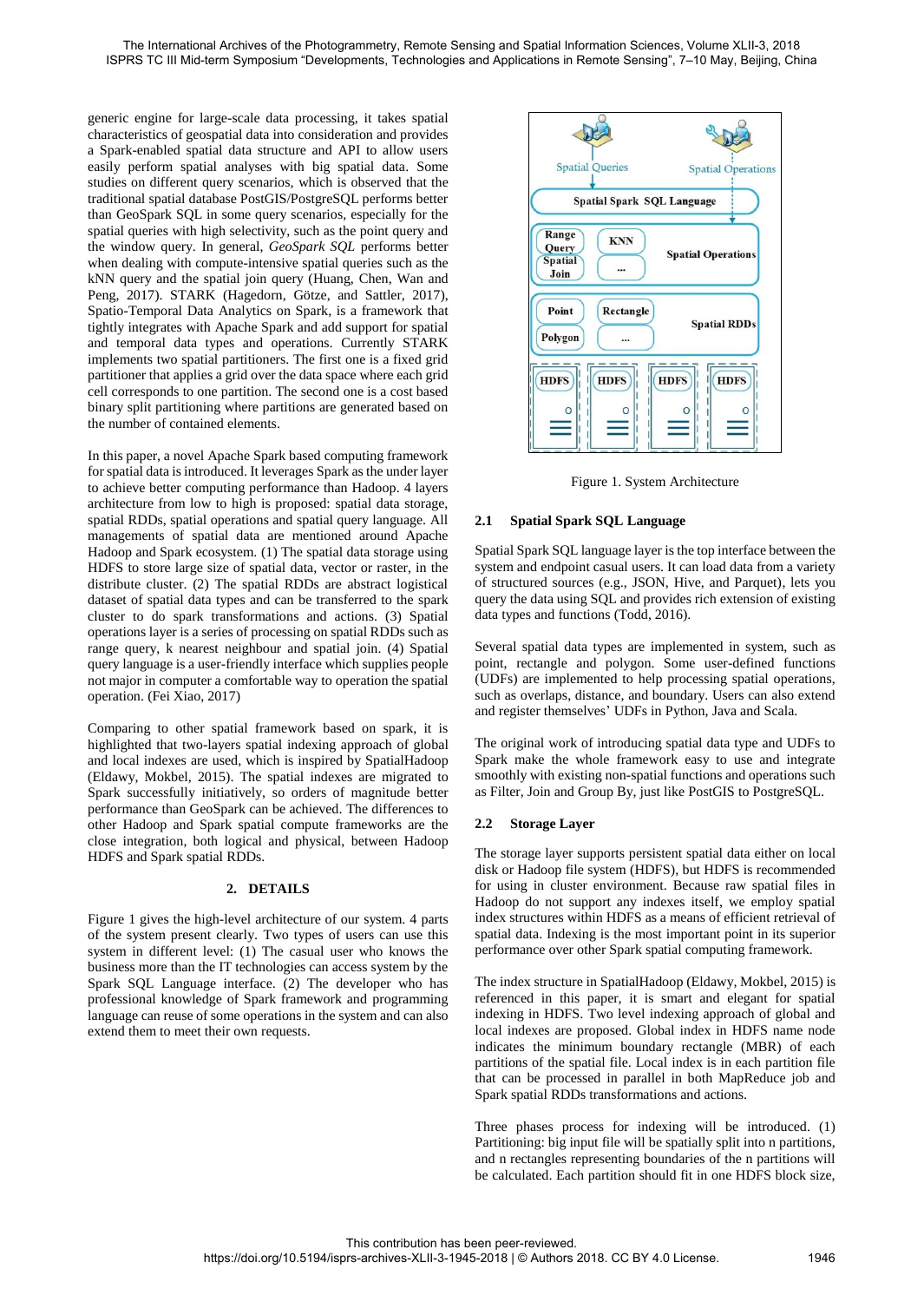so an overhead ratio will be set for the overhead of replicating records overlapped and storing local indexes. (2) Local Indexing: requested index structure (e.g., Grid or R-tree) in each partition block will be built flowed by the spatial data. The index structure and spatial data is in the same partition block file. (3) Global Indexing: all local index files will be concatenated into one file that represents the final indexed file. It is constructed using bulk loading and is stored in the name node of the Hadoop clusters.

The framework supplies an easy way to build index by running a command line as following, then the spatial data file will be bulk loaded and be split to a few block files by the giving index type and block size.

shadoop index  $\langle$ input>  $\langle$ output> shape: $\langle$ input format> *sindex:<index> blocksize:<size> -overwrite*

2.2.1 **Build index:** Different types of indexes are built in significant difference. The most two regular indexes, grid and Rtree will be introduced.

**(1) Grid.** Grids are frequently the simplest index in use. It partitions the data by a uniform grid, and the spatial object overlapping with the same grid will be in the same partition. In this paper, after the number of partitions n is calculated, the partition boundaries are computed by a  $\lceil \sqrt{n} \rceil \times \lceil \sqrt{n} \rceil$  size grid. The spatial object is replicated to every grid which is overlapped with it. Because the grid index is a one-level flat index, the spatial data in each grid cell are stored in no particular order.

**(2) R-tree.** R-tree was proposed by Antonin Guttman in 1984. It is a balanced search tree, organizes the data in pages, and is designed for storage on disk. A Sort-Tile-Recursive (STR) algorithm is used to build an R-tree (Leutenegger, Scott T., Mario Lopez, …, 1997). The general process is similar to building a Btree from a collection of keys by creating the leaf level first and then creating each successively higher level until the root node is created. After the number of partitions are calculated, we can tile the spatial data space using  $\lceil\sqrt{n}\rceil$  vertical slices so that each slice contains enough rectangles to pack roughly  $\lceil\sqrt{n}\rceil$  nodes. Then sort the spatial object by x-coordinate and partition them into  $|\sqrt{n}|$  slices. If the spatial object is not point, the coordinates of center points of MBR is used in sort process. And then sort the spatial object of each slice by its y-coordinate and pack them into nodes of length  $\frac{r}{n}$ . In other words, the first  $\frac{r}{n}$  records into the first node, the next  $\frac{r}{n}$  into the second node, and so on.

What needs to highlight here is sample records of spatial data is used for partition process for efficiently reading very large input file. The size of random sample is set to a default ratio of 1% of the input file, with a maximum size of 100MB to ensure it fits in memory.

And in local indexing phase, spatial objects in each partition are bulk loaded into an R-tree also using the STR algorithm. Each block is represented by the MBR of it records, and all the partition blocks are concatenated into a global R-tree index using their MBRs as the index key by bulk loading process. Spatial records overlapping with multiple partitions will not be replicated, and are assigned to the smallest area it overlaps.

2.2.2 **Index File Structure:** The file structures of two indexes, grid and R-tree, are introduced for better understand the details of index files in HDFS. We take the comma-separated values (CSV) records of points as the example to see how organizes the index file.

**(1) Grid.** A spatial grid index is stored in one HDFS folder including one global index and partitioned blocks. Because the grid index has not local index, so each partition is the row spatial data format.





Figure 2 shows the structure of a global index. Eight fields here describe the details of partition blocks. The first field is a natural number index. The second to fifth field is the MBR of each partition which is stored as left-bottom and right-top points coordinates. The MBR can be used for early pruning file blocks that do not contribute to required answer. The sixth field is the spatial object counts of each partition, and the seventh field is the size of each partition file in byte which can be used as the block reading offset of each partition. The eighth field is the partition name. The global structure is stored as one records each line with the End-Of-Line (EOL) as the mark character.

**(2) R-tree.** The R-tree index folder has the same style and the same global index structure as grid. Only differences are the local index structure saved with the spatial data in monolithic one file.

Figure. 3 shows the R-tree local index file structure. Every block file can be dived into three parts. The first part is the local R-tree specification stored in binary format. The first 8 bytes is a file type marker for verifying the R-tree file type and version. Then following 4 integer values and each integer is stored in 4 bytes binary format. These are tree size, height, degree, and element count in order. The middle part is the R-tree nodes information. Every R-tree node is stored in 36 bytes binary format. The first 4 bytes is the node sequence number saved in integer value, and the following 4 double type values are the MBR's coordinates of the node every of which occurs 8byte.The last part is the real spatial data storage. It is stored as the plain text format and each line one record.



Figure 3. R-tree Local Index Structure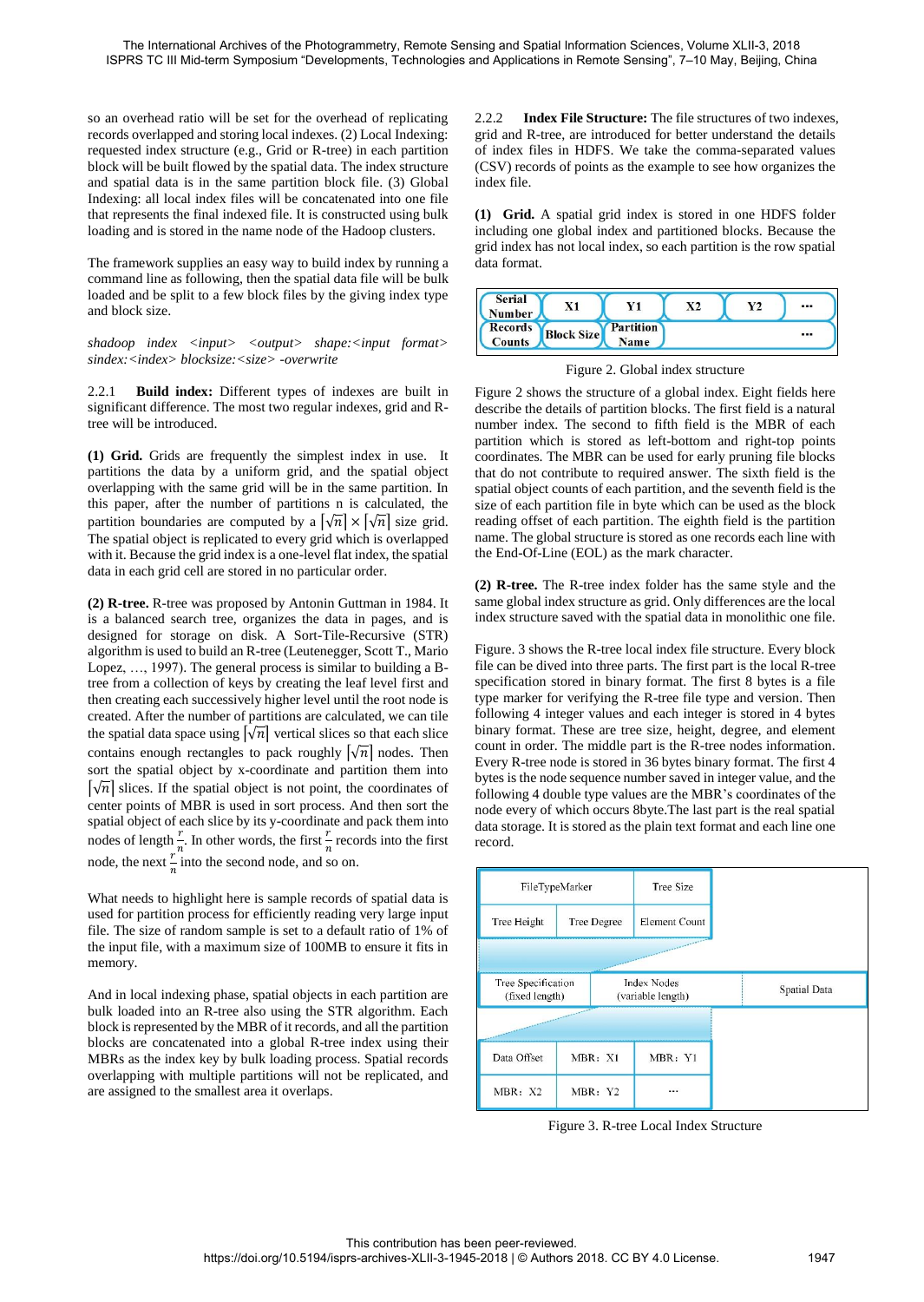## **2.3 Spatial RDDs Layer**

This Layer abstracts the storage of a variety of spatial data, and support the uniform interface to top layers. The Spark Resilient Distributed Datasets (RDDs) are extended to Spatial RDDs for adapting the Spark data structure to spatial data. New spatial RDD data types are implemented including point, line, rectangle and polygon. They provide advanced traits which are difficultly achieved in distributed computing environment, including partitioned collection, fault-tolerant, and simple programming interface.

Spatial RDDs are different with normal RDDs in two main aspects. First is the special customized partitioning method which can optimise the data distribution across the servers and accelerate the spatial options on them by using GeoHash encoding. Second is the spatial analysis functions support on spatial RDDs, which can be easily used for spatial operation.

2.3.1 **Partitioning.** Users can control two important aspects of SRDDs: persistence and partitioning. Users can indicate which RDDs they will reuse and choose a storage strategy for them (e.g., in-memory storage). They can also ask that an RDD's elements be partitioned across machines based on a key in each record. This is useful for placement optimizations on spatial data sets, such as ensuring that two datasets that will be joined together are geohash-partitioned in the same way.

2.3.2 **Fault tolerant.** SRDDs are a fault-tolerant distributed memory abstraction that avoids high costs replication within network (Zaharia, Chowdhury, Das, …, 2012). They recognize computing processes as a directed acyclic graph (DAG). Each SRDD remembers the graph of operations used to build it, similarly to batch computing models, and can efficiently recompute data lost on failure. As long as the operations that create RDDs are relatively coarse-grained, i.e., a single operation applies to many data elements, this technique is much more efficient than replicating the data over the network. RDDs work well for a wide range of today's spatial data-parallel algorithms and programming models, all of which apply each

2.3.3 **Programming interface.** A spatial RDD is represented as an object. Transformations and actions can be invoked using methods on these objects. Programmers start by defining one or more RDDs through transformations on data in stable storage (e.g., map and filter). They can then use these SRDDs in actions, which are operations that return a value to the application or export data to a storage system. Examples of actions include count (which returns the number of elements in the dataset), collect (which returns the elements themselves), and save (which outputs the dataset to a storage system).

# **2.4 Spatial Operations Layer**

This layer implements spatial proximity analyses and geometry processing. Three common spatial operation algorithms are proposed using SRDDs: range query, KNN query, and spatial join. They leverage spatial locality of data access technology and spatial index to achieve better performance.

Two aspects of SRDDs: persistence and partitioning can be controlled in spatial operations. We can indicate which RDDs they will reuse and choose a storage strategy for them (e.g., inmemory storage). They can also ask that an RDD's elements be partitioned across machines based on a key in each record. This is useful for placement optimizations, such as ensuring that two spatial datasets that will be joined together are hash-partitioned in the same way.

Spatial operations can be divide into two types: plain operations and improvement ones. The first type processes query by full table scan, so it is bad in query efficiency. The second is improved by spatial index and can achieve better performance. We will reveal the differences in the following of this section with spark transformations and action. The pseudocodes are written by scala language in function programming style.

Plain operations are proposed firstly.

2.4.1 **Range Query:** A range query takes a set of points p and a query range r as input, and return the set of points in p that overlaps with r. Filter is a predefined function in Spark taking a predicate function as the parameter, in which contains operation is used. In consideration of lazy evaluation mechanism of Spark, the collect action is used to trigger the operation.

$$
\text{def RangeQuery(Points p, Range r) {\n p. filter(point = > r. contains(p)).collect() \n (1) }
$$

2.4.2 **K Nearest Neighbour:** A kNN query takes a set of spatial points p, a query point q, and an integer k as input, and returns the k closest points in p to q. Map transformation is used to compute the distance between every point in p and the query point q, and then takeOrdered function of Spark action is used to get the top k elements of the RDD using either their natural order or a custom comparator.

$$
def KNN(Points p, Point q, Int k) { \n p. map(point=> (Distance(p,q), point)). \n (2) \n takeOrdered(k)
$$

2.4.3 **Spatial Join:** A spatial join takes two sets of spatial records r and s and a spatial join predicate  $\theta$  as input, and returns the set of all pairs (r,s) where  $r \in R$ ,  $s \in S$ , and  $\theta$  is true for all (r,s) tuple. The cartesian function of Spark is used to get all pairs of  $R \times S$ , and then all pairs should be filtered by the spatial join predicate θ.

*def SpatialJoin(R r, S s, func predicate){*  $r \cdot \text{cartesian}(s) \cdot \text{filter}((r,s) = \text{zpredicate}\theta(r,s))$  (3)

The improvement appears in two aspects. The first is GeoHash code can be used in user define partitioning. When using memory on a single machine, programmers worry about data layout mainly to optimize lookups and to maximizes colocation of information commonly accessed together. SRDDs give control over the same concerns for distributed memory, by letting users select a partitioning function and co-partition datasets, but they avoid asking having users specify exactly where each partition will be located. Thus, the runtime can efficiently place partitions based on the available resources, and the query performance is improved.

A GeoHash partition function GeoHashPartitioner is used to process partitioning, which needs a partition number as the parameter. It is recommended that partition number is equal to the total number of CPU cores in cluster. PartitionBy() function provide by Spark framework is used as following. In consideration of different type of space-filling curves, Peano curve is recommended to get better performance.

*}*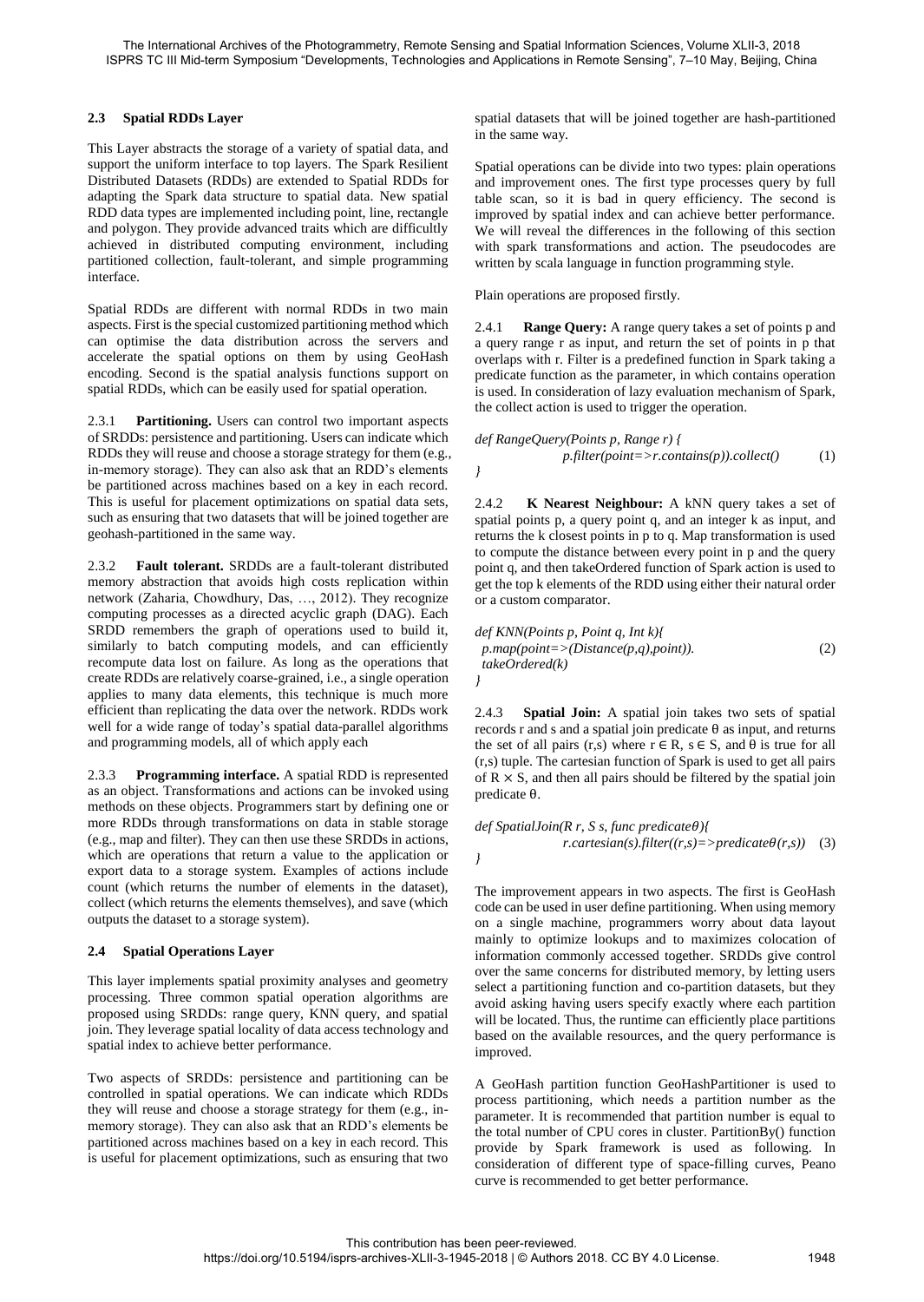*p.partitionBy(new GeoHashPartitioner(100)).persist()* (4)

The second is global and local indexes are used to reduce useless scan time. Generally global index is used to tailor points in the MBR which are certain not in the answer. For example, a range query job provides a filter function that prunes file blocks with MBRs completely outside the query range. Local index is used in refining phrases which will make it more efficient than scanning over all records.

### **3. EXPERIMENTS**

This paper provides real dataset experimental study for performance.

**Datasets.** We use Guizhou province's national geographic conditions monitoring dataset including 80,000 tourism attractions and the road network, whose size is up to 70GB.

**Experimental Setup.** Our cluster is running on Ali Cloud who is the biggest public cloud provider in China. The setting of worker server is as follows: (1) 4 Intel Xeon E5-2680 v3 (Haswell)

CPU operating at 2.5GHz. (2) 8GB Memory. (3) Efficient cloud disk with 3000 max IOPS. The experiment computing cluster contains four workers.



### **4. PERFORMANCE COMPARISON**

### Figure 4. Spatial join experiments with different frameworks and data size

Three common spatial operation algorithms performance which are proposed before using SRDDs are considered: range query, KNN query, and spatial join. R-tree index are used to evaluate the performance. New framework achieves much better run time performance than GeoSpark in three operations. The reason is that the new framework can use two-level index structure and better optimization by GeoHash partitioner. That accelerates the processing speed.

### **5. CONCLUSION**

This paper introduced a new Apache Spark-based framework for spatial data processing is proposed, which includes 4 layers: spatial data storage, spatial RDDs, spatial operations, and spatial query language. The spatial data storage layer uses HDFS to store large size of spatial vector/raster data in the distribute cluster. The spatial RDDs are the abstract logical dataset of spatial data types, and can be transferred to the spark cluster to conduct spark transformations and actions. The spatial operations layer is a series of processing on spatial RDDs, such as range query, k nearest neighbour and spatial join. The spatial query language is a user-friendly interface which provide people not familiar with Spark with a comfortable way to operation the spatial operation. Compared with other spatial frameworks based on Spark, it is highlighted that spatial indexes like grid, R-tree are used for data storage and query. Extensive experiments on real system prototype and real datasets show that better performance can be achieved.

#### **ACKNOWLEDGEMENTS**

I give my thanks to Administrative Information Center of NASG China who fund the research. I would like to extend my sincere thanks to Zhou Wei, Wang Rui, Wang Xi who helped me make this research possible and better. Sincere thanks to my family who gave me great support to do the research, and thanks to my daughter NianNian, hope you grow healthily and happy.

### **REFERENCES**

Samet, H., 2015. Sorting Spatial Data. *The International Encyclopedia of Geography.*

Gilbert, S. and Lynch, N., 2002. Brewer's conjecture and the feasibility of consistent, available, partition-tolerant web services. *Acm Sigact News*, 33(2), pp.51-59.

Apache Hadoop Orgnization. http://hadoop.apache.org

Apache Spark Orgnization. http://spark.apache.org/

Aji, A., Sun, X., Vo, H., Liu, Q., Lee, R., Zhang, X., Saltz, J. and Wang, F., 2013, November. Demonstration of Hadoop-GIS: a spatial data warehousing system over MapReduce. In *Proceedings of the 21st ACM SIGSPATIAL International Conference on Advances in Geographic Information Systems* (pp. 528-531). ACM.

Nishimura, S., Das, S., Agrawal, D. and El Abbadi, A., 2011, June. Md-hbase: A scalable multi-dimensional data infrastructure for location aware services. In *Mobile Data Management (MDM), 2011 12th IEEE International Conference on* (Vol. 1, pp. 7-16). IEEE.

Lu, J. and Guting, R.H., 2012, December. Parallel secondo: boosting database engines with hadoop. In *Parallel and Distributed Systems (ICPADS), 2012 IEEE 18th International Conference on* (pp. 738-743). IEEE.

Kini, A., and R. Emanuele. Geotrellis: Adding geospatial capabilities to spark. In *Spark Summit* (2014).

Hughes, J.N., Annex, A., Eichelberger, C.N., Fox, A., Hulbert, A. and Ronquest, M., 2015, May. Geomesa: a distributed architecture for spatio-temporal fusion. In *SPIE Defense+ Security* (pp. 94730F-94730F). International Society for Optics and Photonics.

Eldawy, A. and Mokbel, M.F., 2015, April. SpatialHadoop: A MapReduce framework for spatial data. In *Data Engineering (ICDE), 2015 IEEE 31st International Conference on* (pp. 1352- 1363). IEEE.

Boyi Shangguan, Peng Yue, Zhaoyan Wu and Liangcun Jiang, 2017, August. Big spatial data processing with Apache Spark. In *Agro-Geoinformatics, 2017*. IEEE.

Huang, Z., Chen, Y., Wan, L., and Peng, X, 2017, September. GeoSpark SQL: An Effective Framework Enabling Spatial Queries on Spark. In *ISPRS International Journal of Geo-Information, 6(9), 285*.